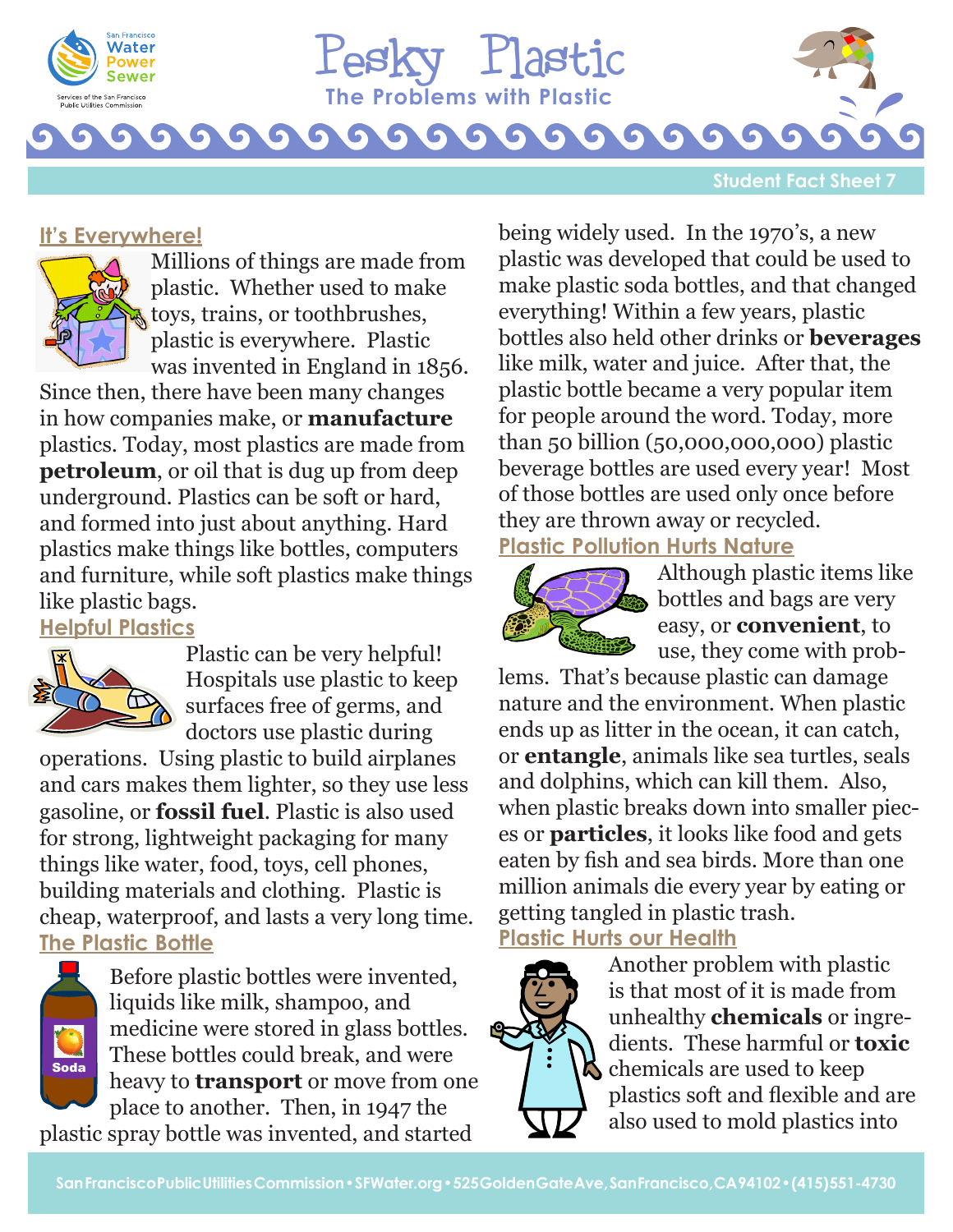G G G G G  $\bullet$ G G G O

**Pesky Plastic Sheet 7 Pesky Plastic Sheet 7 Student Fact Sheet 7** 

shapes—like bottles. When we drink beverages or eat food from plastic containers, we sometimes end up eating or **ingesting** small amounts of these chemicals along with our meal! This is especially true if we heat plastic wrapped food in a microwave oven, or pour hot water into plastic bottles. That's because the heat "cooks" the plastic and releases, or **leaches**, toxic chemicals from the plastic into the food or drink! While occasionally using plastic bottles and food containers is okay, it's better to use less plastic whenever possible and use containers or bottles made from paper, steel or glass.

## **San Francisco Tap Water**



We all need to drink fresh water to be healthy. In the 1990's plastic bottled water became popular. Although bottled water is very expensive compared to **tap water** from the faucet,

many people believe that drinking water from plastic bottles is healthier than tap water. While this may be true for some places that have **polluted** or dirty water, it is not true in San Francisco. That's because San Francisco has some of the purest drinking water in the United States! This water comes all the way from the **Sierra Nevada Mountains** where it was once pure snow. The snow melts, runs into the **Tuolumne River**, and gets stored in the **Hetch Hetchy Reservoir** before it gets delivered to our homes, schools and businesses. San Francisco's tap water is so clean, that it doesn't even need to be filtered. City officials work very hard to **monitor** or check the water to make sure it does not contain any harmful **contaminants** or pollution. Each

year, more than 120,000 samples are collected from reservoirs and pipelines. These water samples get tested to make sure the tap water delivered to our homes is clean and safe.

### **Plastic Bottled Water**



Although many people think drinking water bought in plastic bottles is safer than drinking San Francisco tap water, it is not true. That's because San Francisco's water is always tested for safety, and it doesn't contain any of those toxic

chemicals leached from plastic bottles! The water you drink from a tap often goes through more water quality and safety testing than what you would buy to drink from a plastic bottle. As a matter of fact, many bottled water companies get their water from **municipal** or city water faucets. Then, they sell the exact same tap water at a much higher price. Bottled water typically costs about 300 times more than tap water!

### **Let's Be Smart About Plastic!**



We all have the power to help protect nature, our health, and the environment. While plastic is everywhere, it's still possible to do our best to use less!

1. Try to stop using plastic water bottles. Instead, fill a reusable steel bottle from the tap or drinking fountain. 2. Never pour hot water into plastic, or heat plastic in the microwave.

3. Use reusable bags instead of plastic bags. 4. Recycle all hard plastic. In San Francisco, you can recycle all hard plastic into the blue bin at school and at home.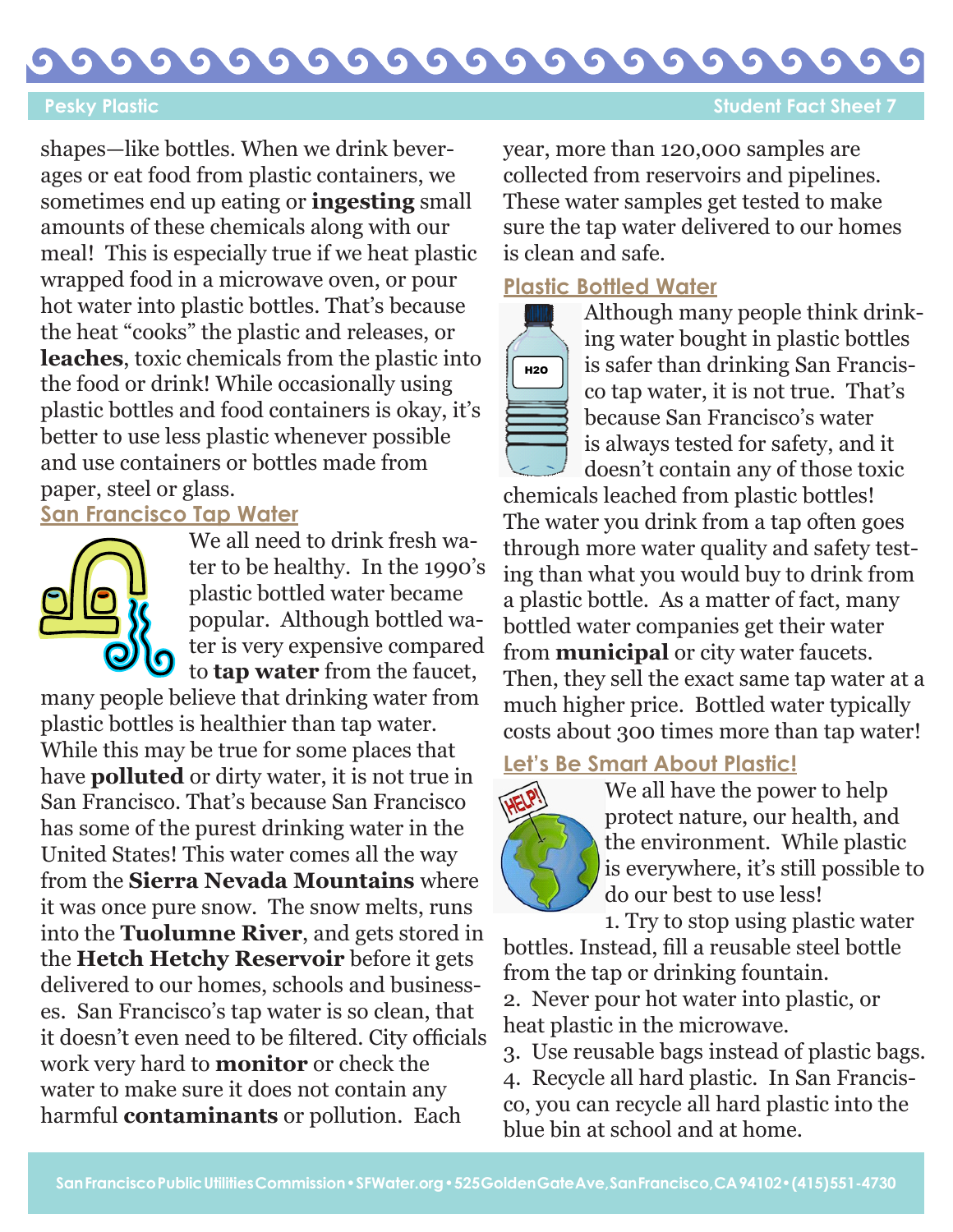| San Francisco<br>Water                                       | Name               | Jate    |  |
|--------------------------------------------------------------|--------------------|---------|--|
|                                                              |                    | Llastic |  |
| Services of the San Francisco<br>Public Utilities Commission | LASKV '            |         |  |
| G                                                            | 199999999999999999 |         |  |

**Student Comprehension Questions**

### 1. What are most plastics made from today?

2. What are two ways that plastic litter in the ocean can hurt animals?

3. Why shouldn't we pour hot water into plastic bottles?

4. Where do many bottled water companies get their water to put into plastic bottles?

5. How much more expensive is bottled water than tap water?

6. What other type of bottle--besides plastic--can we use to safely fill with tap water?

7. How do you feel about living in a city where tap water is so clean and easy to get? Why?